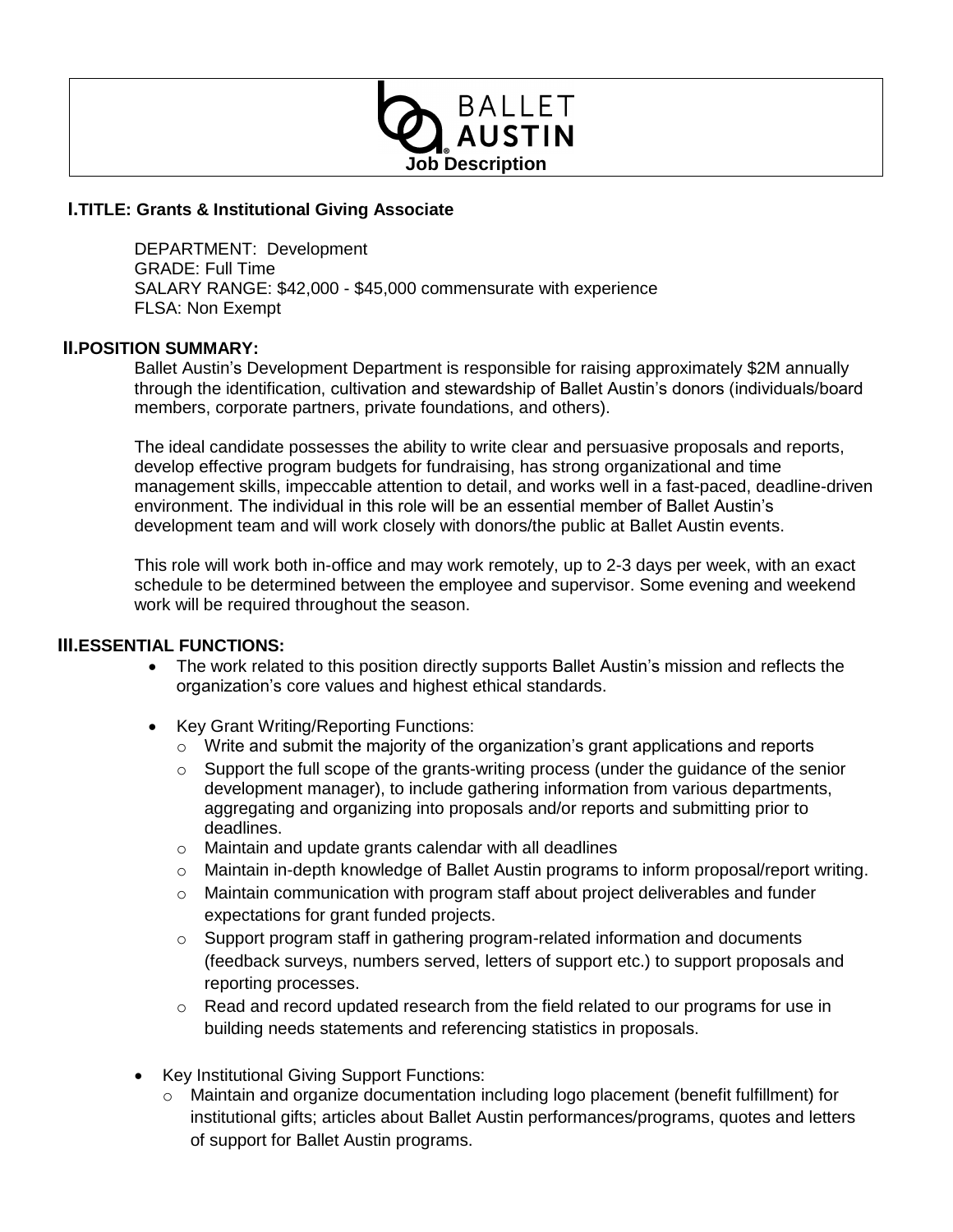- $\circ$  Research institutional funding opportunities for Ballet Austin based on programming, projects and new initiatives (local, state, and national).
- $\circ$  Manage performance ticket fulfillment for institutional funders and government contacts
- $\circ$  Ensure proper recognition for institutional funders on the Ballet Austin website (development and program-specific pages) and in performance programs and other collateral materials.
- Key Tessitura Database Functions:
	- $\circ$  Utilize plans in the Tessitura database to track and maintain records on deadlines, contacts, cultivation, stewardship, etc. for institutional funders
	- o Track institutional recognition requirements in Tessitura
	- $\circ$  Process performance tickets related to institutional funding including corporate partner benefit fulfillment; foundation funder stewardship, and government contacts
	- o Track receivables and generate invoices for pledge payments
	- $\circ$  Pull reports/donor & contribution information for institutional giving applications and reporting
	- $\circ$  Complete database gift entry for all types of donations on an occasional basis

# **IV.OTHER ACCOUNTABILITIES:**

- Participation in development team projects, to include but not limited to mailings, event prep and staffing, etc.
- Staffing at Ballet Austin season performances, development and organization events
- Other duties as assigned

# **V.PHYSICAL DEMANDS AND WORK ENVIRONMENT:**

Ability to lift and transport light equipment

## **VI.EDUCATION AND EXPERIENCE:**

- Minimum qualifications
	- o Bachelor's degree or equivalent experience in related field
	- o Two (2) years successful work experience in an administrative setting
	- o Excellent written and verbal communication
	- $\circ$  Ability to manage multiple tasks simultaneously, with close attention to detail
	- $\circ$  Proficient knowledge of the Microsoft Office Suite, specifically Outlook, Word, Excel and PowerPoint
- Preferred qualifications
	- $\circ$  Two (2) years successful work experience writing grant proposals and reports
	- o Knowledge and experience with dance and/or arts education